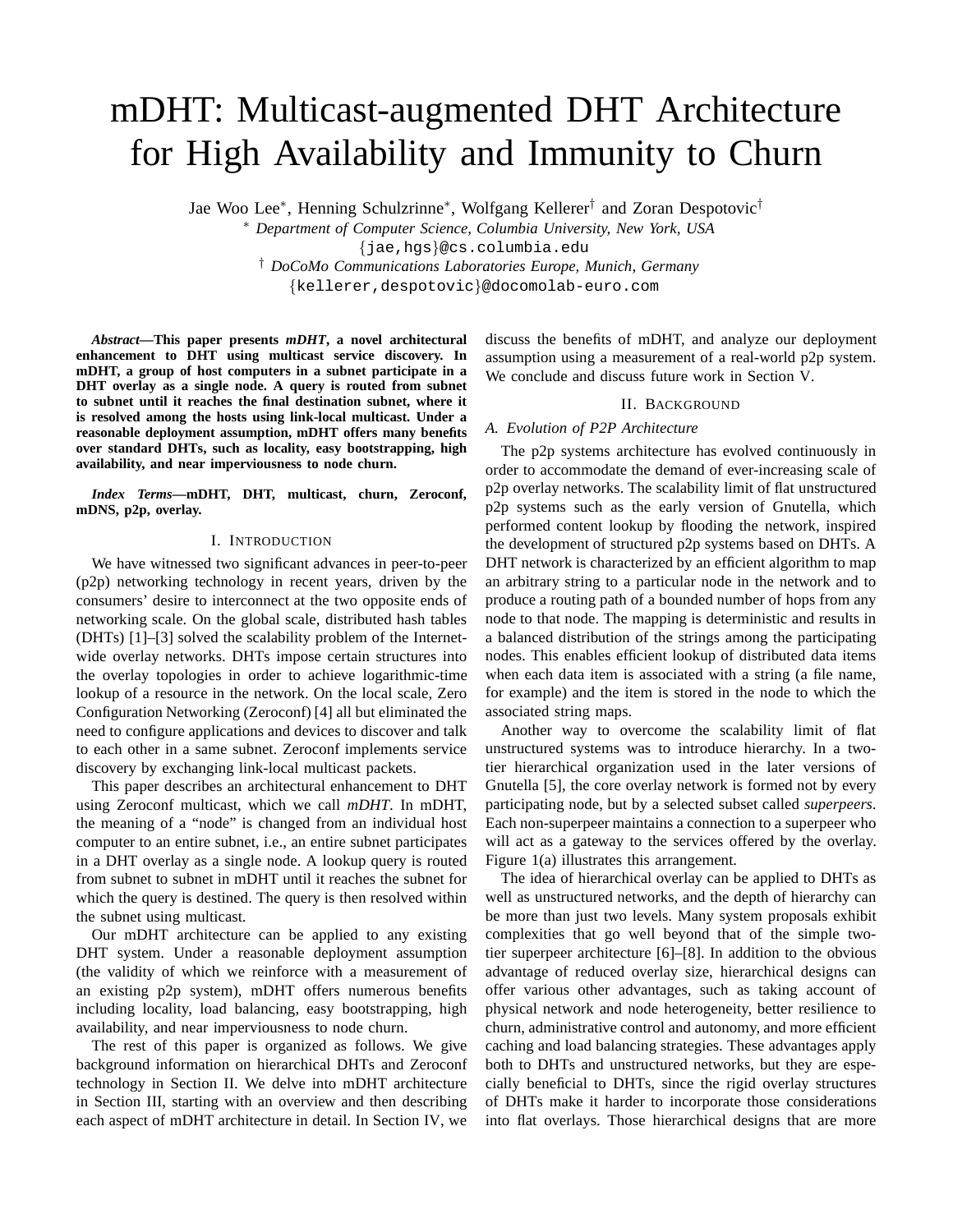

(a) *Two-tier superpeer architecture. The overlay network of superpeers can be an unstructured network or a DHT.*



(b) *A multicast-based superpeer architecture. (This is not our mDHT.) A superpeer is a single point of failure in a subnet.*

Fig. 1.



(c) *Our mDHT architecture. A subnet is a node in a DHT. The node IDs are chosen by hashing the subnet IP addresses.*

complex than the simple two-tier superpeer architecture tend to focus on maximizing performance in one or two of those areas. The simple two-tier architecture, however, still provides some benefits in all those areas compared to the flat overlay design. Moreover, the simplicity of the two-tier architecture is an important advantage over other more complex hierarchical designs, when it comes to developing, deploying and maintaining a large scale overlay network. For these reasons, the simple two-tier superpeer architecture of Figure 1(a) is often the preferred choice for p2p networks on the Internet [9], [10].

#### *B. Zeroconf: Local Service Discovery Using Multicast*

When multiple IP-enabled devices are physically connected with one another, Zeroconf makes it possible for one device to use the services provided by another without requiring the user to configure the devices manually. For example, when a user connects two computers either directly using an Ethernet crossover cable or via an Ethernet switch, he will be able to accomplish his file-transfer task by simply starting up the appropriate Zeroconf-enabled applications at both ends. The applications use Zeroconf technology to *discover* each other, without the user having to furnish them with the connection information such as IP addresses and port numbers.

Zeroconf performs local service discovery by exchanging DNS packets via link-local multicast, the details of which are described in a pair of specifications, DNS-based Service Discovery (DNS-SD) [11] and Multicast DNS (mDNS) [12]. DNS-SD defines a set of naming rules for certain DNS record types that it uses for advertising and discovering services. PTR records are used to enumerate service instances of a given service type. A service instance name is mapped to a host name and a port number using a SRV record. If a service instance has more information to advertise than the host name and port number, the additional information is carried in a TXT record.

The DNS records are stored in a collection of mDNS daemons, which are limited-functionality DNS servers running on each host in a local subnet. The mDNS daemons collectively manage a special top-level domain, ".local.", which is used for names that are meaningful only in a local subnet. The queries and answers are sent via link-local multicast using UDP port 5353 instead of 53, the conventional port for DNS. An application can advertise a network service to the subnet by creating appropriate DNS records and depositing them into the mDNS daemon running on the same host. The mDNS daemon will then respond with these records when it hears a multicast query for a matching service. Creating DNS records and storing them with mDNS are usually done by invoking API calls in a DNS-SD/mDNS client library implementation.

Zeroconf technology is widespread today. Bonjour, Apple [13]'s Zeroconf implementation, is an integral part of Mac OS X operating system. Bonjour is also installed on a large fraction of computers running Windows, thanks to the popularity of iTunes—Apple's music playing application which installs Bonjour for Windows as part of its installation process. For UNIX-like platforms, there is a mature opensource implementation of Zeroconf called Avahi [14], which comes preinstalled in a number of major Linux distributions such as Ubuntu [15].

## *C. Multicast-based Superpeer Architecture*

Figure 1(b) illustrates a possible hybrid of Zeroconf and superpeer-based DHT. A node in a subnet is elected as a superpeer and participates in the DHT. The other nodes in the subnet learn the identity of the superpeer through the superpeer's Zeroconf service announcement, and therefore are able to access the DHT through the superpeer.

At first glance, this architecture seems to offer a reasonable alternative to the regular superpeer architecture of Figure 1(a) if we assume that, on average, a significant number of nodes are found in a single subnet. It is unclear, however, that the use of multicast provides much benefit at all. Moreover, a major weakness of superpeer architectures is still present: the superpeer is a single point of failure among the nodes attached to that superpeer. We will not consider this model any further. It is presented here as a conceptual bridge leading to our mDHT architecture, and to ensure that the reader does *not* conjure up this model as his or her mental image of mDHT.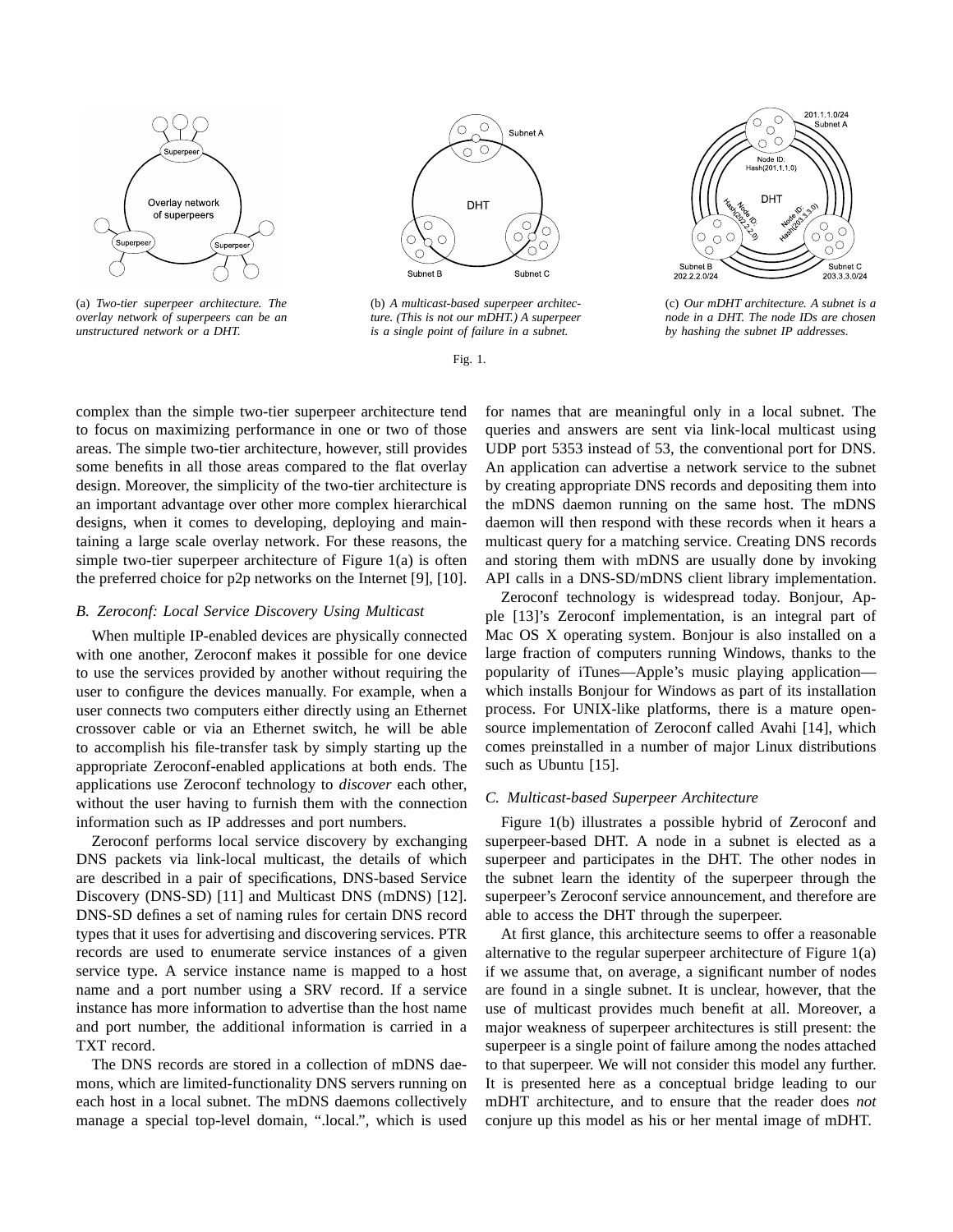#### III. MDHT ARCHITECTURE

#### *A. Overview*

Figure 1(c) illustrates our mDHT architecture. An entire subnet, not an individual host, becomes a "node" and participates in a DHT. A node identifier (node ID) must be assigned to a subnet as a whole, so it cannot be based on an IP address of any individual host. Figure 1(c) shows one way to assign node IDs on subnet level: node IDs are chosen by hashing subnet IP addresses. Other methods of ID assignment can be used as long as a single ID is assigned to an entire subnet and that ID is propagated to all participating hosts in the subnet.

Messages are routed in the same way they are routed in regular DHTs. A query is routed among the nodes until it reaches its destination according to the particular DHT algorithm used in the overlay. In mDHT, a node is a subnet. Once a query reaches the destination subnet, the query is resolved among the hosts in the subnet using link-local multicast.

Our mDHT can be applied to any DHT since its operation depends only on the generic facilities common to all DHTs such as routing tables or node identifiers. Nevertheless, it is often helpful to use a specific DHT when referring to a part of data structure or a maintenance procedure, since terminology varies across DHTs. In those cases, we use Chord [1]. Also, when we use the term *node*, we mean a logical entity that is given a node ID, which is a host computer in a regular DHT, but a subnet in mDHT. We use the term *host* to refer to individual computers.

## *B. Routing Table*

We explained that a query is routed in mDHT just as it is routed in a regular DHT, passing through intermediate nodes and finally reaching the node to which it is destined. Once the query arrives in the destination subnet, it is resolved among the hosts in the subnet using multicast. But how does the message travel from a node to another when a node is a subnet, not a host? Message transfer is still based on TCP/IP networking, and there is no such thing as sending a message to a subnet.

Suppose a subnet *A* is a node in a mDHT overlay and, among the hosts in the subnet *A*, three hosts *a1, a2, a3* have joined the overlay. (The three hosts share a single node ID, *hash(A)* for example, as explained in Section III-A.) Suppose a subnet *B* is also a node, with hosts *b1, b2, b3* participating. Imagine that *a1* has issued a query, and the DHT algorithm has determined that the node *B* is the next hop. In order for *a1* to send a message to the subnet *B*, it needs to know at least one specific host in that subnet. Let's assume that *a1* knows that *b1* and *b2* reside in *B*. The host *a1* randomly picks one of the two hosts in *B*, say *b2*, and sends the message. If *B* is the final destination for the message, *b2* will switch to multicast to resolve the query in its subnet. If not, it will find the next hop, say *C*, and proceed in the same way as *a1* did before. (This is assuming that recursive query routing is used in the DHT; if iterative routing is used, *b2* will tell *a1* where the next hop is and *a1* will repeat the procedure.)

Each host in a DHT carries a routing table that has a list of nodes. In Chord, a routing table entry (called a *finger*)

points to a host node, and it consists of the node's ID, IP address and port number. In mDHT, a node is a subnet, and the routing table entry for a node needs to include a *host set*, the IP addresses and port numbers of the participating hosts in the subnet. For example, a mDHT implementation based on Chord may redefine the finger as a collection of the following information: SHA-1 hash of a subnet IP address as a node ID, the subnet IP address, and a host set of maximum 8 IP addresses and port numbers.

In our example of *a1* sending a message to *B*, *a1* randomly picked one host from the host set for *B*. When iterative query routing is used, there is another option. The same message can be sent to multiple hosts in the host set. In the example, *a1* can send the query to both *b1* and *b2*, and take the faster response. This will shorten the overall lookup latency by reducing timeout delays from failed hosts. It will also help maintain the host sets, as unresponsive hosts can be removed from them. This mechanism is similar to sending parallel queries to multiple adjacent nodes, available in some DHTs such as Kademlia [3]. The difference is that, in mDHT, parallel queries are sent to a *single node*.

## *C. Host Set Maintenance*

The host sets in the routing tables need to be periodically updated. The authoritative list of active hosts in a subnet comes from the hosts in the subnet themselves. Each host monitors the multicast announcements sent by other hosts as they join and leave the overlay, and keeps track of the list of active hosts in the subnet. Zeroconf API makes this easy.

This list of active hosts in a subnet is propagated to all the routing table entries that point to this subnet using a combination of push and pull methods. Every host periodically refreshes its own routing table entries by contacting one of the hosts for an up-to-date list of active hosts. This can be incorporated into the regular DHT maintenance procedures such as Chord's FIX\_FINGERS(). An updated list can also be pushed, on a join or leave event in a subnet, onto the neighboring nodes such as Chord's successor and predecessor.

#### *D. Host Join and Leave*

When there is no other participating host in a subnet, host join and leave in mDHT follow the same procedures of regular DHTs.

When a subnet already contains one or more participating hosts, joining and leaving the mDHT overlay from that subnet is almost trivial. A newly joining host simply makes a multicast announcement. The other hosts, which are monitoring the multicast announcements, add the new host into their lists of active hosts, which will eventually find their way to the routing tables of other nodes (Section III-C). A leaving host also makes a multicast announcement, telling the other hosts to remove it from their lists of active hosts. In addition, a host may need to transfer data when joining or leaving, according to the data replication policy in place (Section III-E).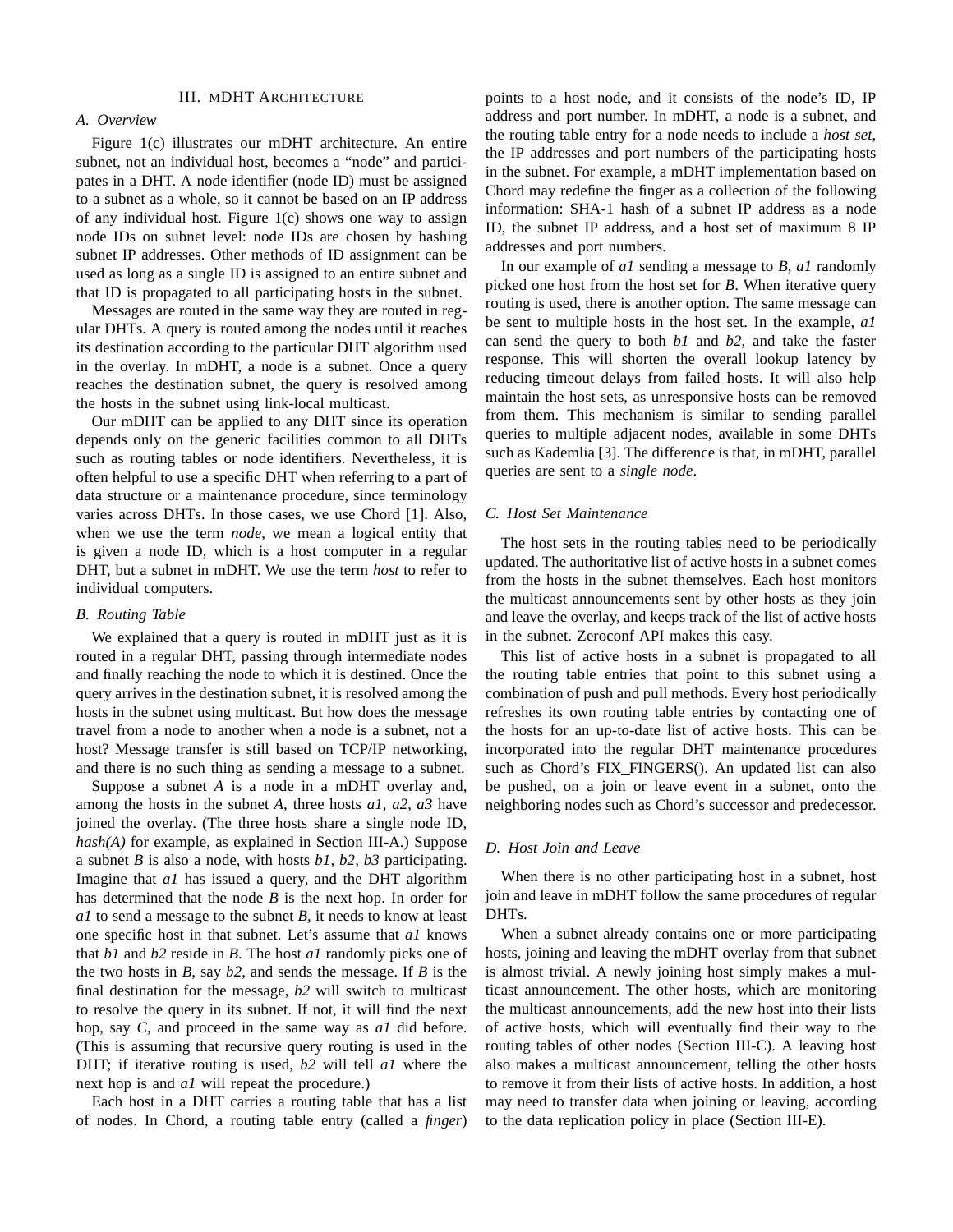#### *E. Data Replication in Subnet*

When DHT is used as a data storage and lookup facility, a data item is mapped to a particular node by the DHT algorithm. In the case of mDHT, where a node is a subnet, there is a question of which host (or which set of hosts) will store a data item mapped to the subnet.

The simplest strategy is to have one host store a particular data item, most likely the host that happened to receive the initial message for depositing the data item into the DHT. If a lookup request for that data item arrives at a different host in the subnet, it will issue a multicast query, to which the host owning the data will respond. When the host owning the data item leaves the overlay, it must transfer the data item to another participating host. This strategy does not provide any shield against host failures at mDHT level. However, the data replication schemes of regular DHTs such as Chord's successor-list can still be used.

On the opposite end, another strategy is to replicate all data items fully within the subnet. When a host receives a new data item, it is immediately propagated to all participating hosts in the subnet. This results in a high data injection cost, but the lookup latency caused by the multicast query is eliminated. A host failure is not a problem as long as there is another participating host in the subnet. On the other hand, a newly joining host needs to copy all existing data from a neighbor.

The optimal strategy is likely to be somewhere in the middle. A simple, yet reasonable approach might be to try to replicate data in a fixed number of hosts. Obviously the number represents a maximum since there may not be as many participating hosts in the subnet. Another possible strategy is to start with a low number of replicas and increase the number per data item as the node receives more and more lookup queries for the item.

#### IV. DISCUSSION

#### *A. Benefits of mDHT*

*1) Immunity to Churn:* High rate of churn—the continuous process of hosts joining and leaving an overlay—has been a difficult problem in DHT design. In mDHT, as long as there are other participating hosts in a subnet, hosts joining and leaving in that subnet has *no effect* on the DHT structure. The subnet remains as the same node in the DHT as individual hosts come and go, and there is no need to fix anything in the DHT structure.

Contrast this with the superpeer architecture we saw earlier in Figure 1(a). A superpeer represents a single point of failure among the nodes attached to it. If a superpeer leaves the overlay, presumably one of the non-superpeers can step up to become a new superpeer to hold the same group together, but even then, the new superpeer needs to be repositioned in the DHT overlay because its node ID is different from that of the previous superpeer.

*2) High Availability:* Many DHTs use data replication and parallel queries to increase the availability of data items stored in a DHT as a whole. Achieving high availability of a specific node, however, is not so straightforward. Our mDHT, on the other hand, can increase the availability of a node simply by adding more hosts to the subnet. This ability to strengthen a specific node would be particularly useful when it is used with a DHT that also provides administrative autonomy and controlled data placement, such as SkipNet [16].

*3) Easy Bootstrapping:* The use of multicast makes it easy for a new node to discover and join an mDHT overlay when there is another participating host already present in the subnet. This may reduce the load on the global bootstrapping servers in some systems, since only the first participating host in a subnet needs to contact a bootstrapping server.

*4) Parallel Queries and Load Balancing on Single Node:* As explained in Section III-B, the fact that a node is a subnet consisting of multiple hosts enables mDHT to send parallel queries to a single node, as opposed to Kademlia's parallel queries which are sent to multiple adjacent nodes.

Within a subnet in mDHT, the participating hosts naturally share the load, since a random subset of the hosts receive each query. This is again in contrast with the superpeer architecture of Figure 1(a), where a superpeer represents a single point of failure and possibly a bottleneck.

There is a subtle issue, however, when we consider load balancing among all the hosts in the whole overlay. The fact that a node in mDHT is a subnet, and therefore contains a varying number of hosts in it, may conceivably result in a load deviation worse than those of standard DHTs. We conjecture that a DHT load balancing strategy such as [17] will be as effective on mDHT as it is on standard DHTs. Analysis and simulation to support this conjecture is planned as a future work.

Another point to note is that DHT load balancing is not such a serious problem in practice, since the expectation is that most hosts will only consume a small fraction of the host's resources. A more important task is mitigating "hot spots" caused by exceedingly popular items. Standard DHTs use replication to deal with hot spots. Our mDHT can do the same. In addition, node redundancy can be increased when the DHT algorithm allows controlled data placement (Section IV-A2).

*5) Awareness of Physical Proximity:* A mDHT node represents a grouping of p2p participants in closest proximity to one another. A p2p application built on top of mDHT can take advantage of this locality property in various ways. For example, a file sharing application can reduce data traffic by having a host computer cache popular contents, not only for the purpose of repeated retrieval, but for making it available for the other hosts in the subnet. The cache inventories can then be exchanged via multicast among the hosts.

## *B. Analysis of Assumption*

The claimed benefits of mDHT depend on the assumption that the majority of the subnets contain multiple hosts participating in the overlay network. In order to test this assumption on a real-world p2p network, we examined the IP addresses of 9582 Skype relay hosts, which were collected as part of an